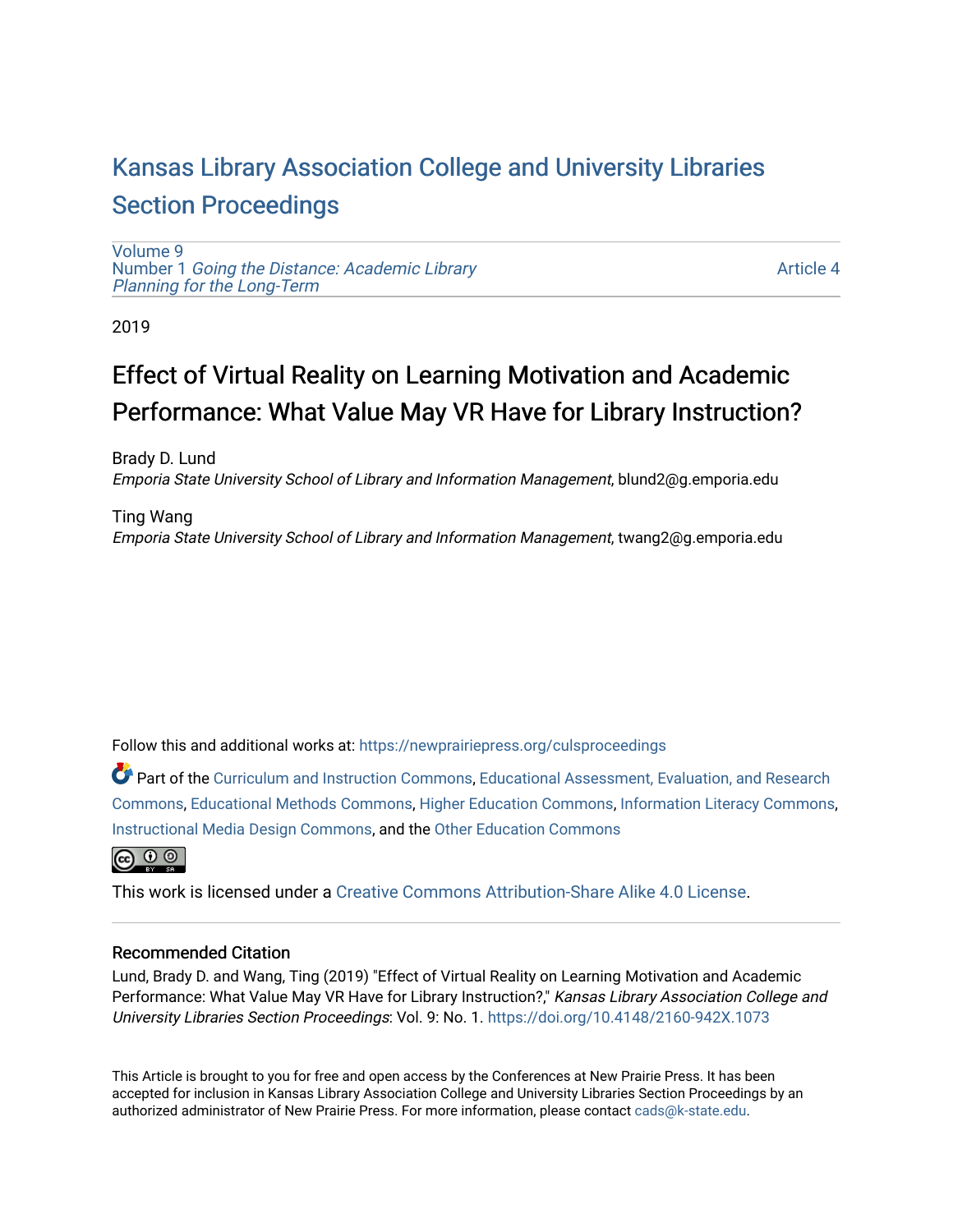# Effect of Virtual Reality on Learning Motivation and Academic Performance: What Value May VR Have for Library Instruction?

## Abstract

The research on whether Virtual Reality (VR) has a positive effect on student learning and engagement is limited. This study aims to examine what impact VR has on student learning motivation and performance. The study conducted by Wang (2017) revealed that VR had a marginally positive impact on student scores and a strong impact on students' learning engagement. It indicates that VR provides a small improvement in academic performance and a large improvement in student engagement. The application of VR in libraries focuses on providing the VR tools to learn subjects in STEM and history fields. For oneoff instructional settings, the boost of learning motivation may increase interest in further investigation and retention. For semester-long courses, increased learning motivation may decrease student attrition or "failure" in the information literacy course.

## Keywords

Virtual Reality, learning motivation, learning engagement, library instruction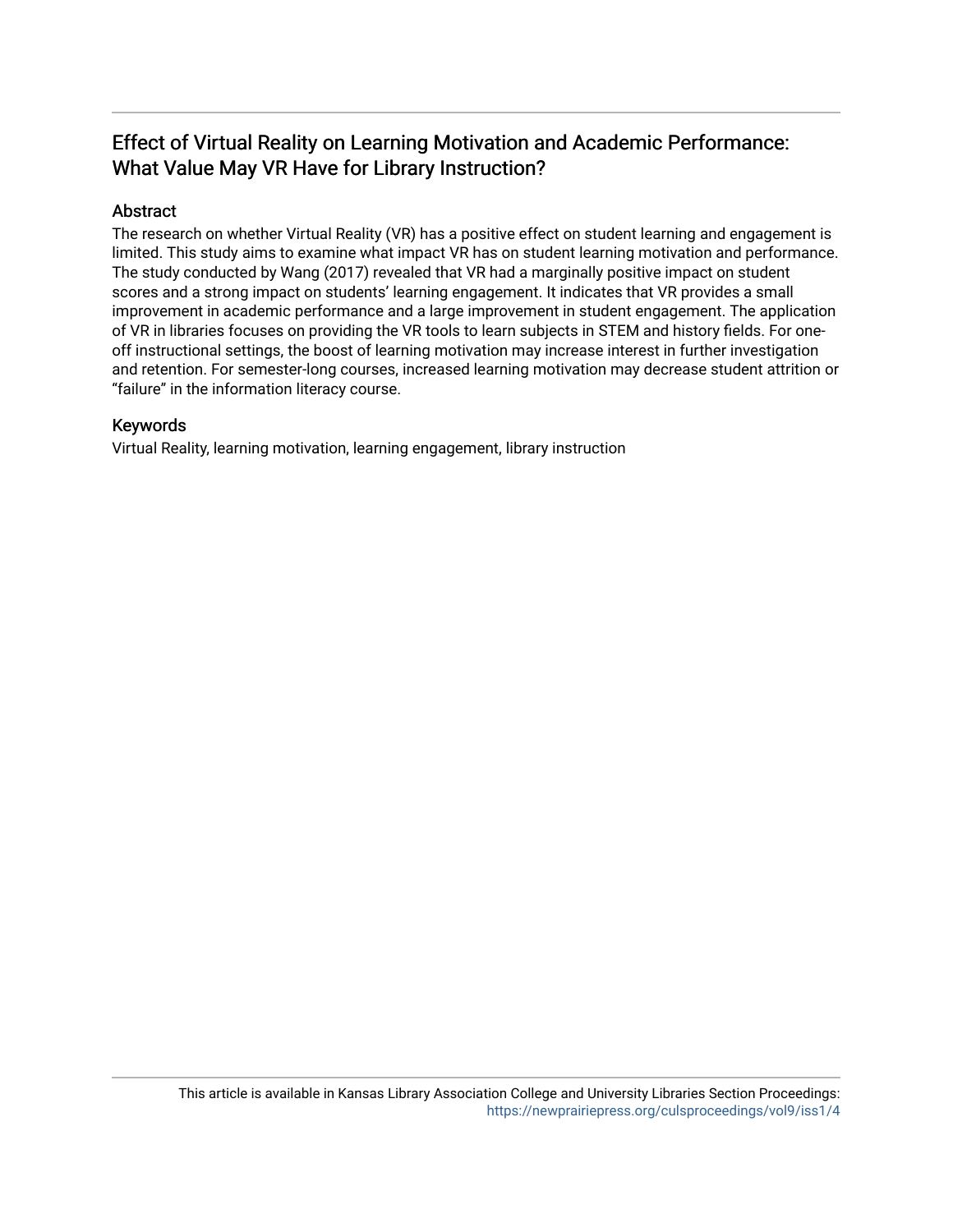#### Introduction

Virtual reality is a technology that can provide both affordable (less than \$10 per user for Google Cardboard) and interactive learning experiences, which has garnered for it the interest of educators, including library instructors. However, little is known about the extent to which the technology actually improves student engagement or outcomes. Is there actual value to using virtual reality for instruction, or is it simply another tech fad? This paper describes an experimental study of student outcomes among a treatment group, which received virtual reality instruction, and a control group, which received traditional lecture instruction. The findings have potential implications for library instructors considering implementing this technology in their information literacy courses.

#### Literature Review

"Virtual reality is the computer-created counterpart to actual reality. Through a video headset, computer programs present a visual world that can, pixel-perfectly, replicate the real world – or show a completely unreal one" (Varnum, 2019, p. x). Virtual reality is distinct from augmented reality, which augments a real-world, real-time image (viewed through a cellphone camera) with computer-generated information, such as images, text, videos, animation, and sound (Lund & Agbaji, 2018). Virtual reality has been widely used in many fields to visualize and learn abstract concepts, such as medical science, engineering, architecture, product development, and geology (Portman, Natapov, & Fisher-Gewirtzman, 2015; Alhalabi, 2016; Moro, Stromberga, & Stirling, 2017; Barnes, 2017; Tudor et al., 2018). Research revealed that using VR as a teaching instrument significantly improves student's concepts understanding, test scores, and learning motivation, and decreases training costs and experimental risks.

Within their fundamental role of creating opportunities for learning and supporting education in society, libraries also focus on applying learning-friendly technologies to daily instructional activities, improving accessibility to research assistance, and increasing available information resources to users (MacWhinnie, 2003). Several researchers have explored the feasibility of using virtual reality in libraries. Poulter (1993) proposed a concept of an online catalog – virtual reality library – allowing users to browse an information space and shelf ordering for items within a computer-generated environment. This online catalog allowed users to access the information resources which either had no physical repository or had one that was not physically accessible to users (such as in off-site storage). After Second Life, an online virtual environment that allows users from education institutions conduct teaching and research experiments, was released in 2003, a virtual library project – the Second Life Library 2.0 – was initiated by Alliance Library System and OPAL (Swanson, 2007). It provided library services, such as access to library collections and databases, to real-world people via their virtual avatars through synchronous and asynchronous communication. Users of this service reported high satisfaction with it.

Both public and academic libraries have found uses for virtual reality technology in different areas of their public services. Carroll County Public Library in New Windsor, Maryland, demoed VR in high schools and art classes and provided outdoor demonstrations over the course of several years in the 2010s (Waite, 2018). As discussed by Oyelude (2018), Prince George's County Memorial Library System introduced VR in teen services activities, to good reception. Geisel Library of University of California, San Diego, makes VR headset available to the public for lending (The Library UC San Diego, 2018). The Claude Moore Health Science Library at the University of Virginia has used virtual reality to assist in the technical services of the library (Lessick & Kraft, 2017). One area where virtual reality has not been well-investigated in libraries is library instruction. The present study intends to push the discussion about virtual reality in libraries in the direction of instruction by providing evidence of positive instructional outcomes with virtual reality use.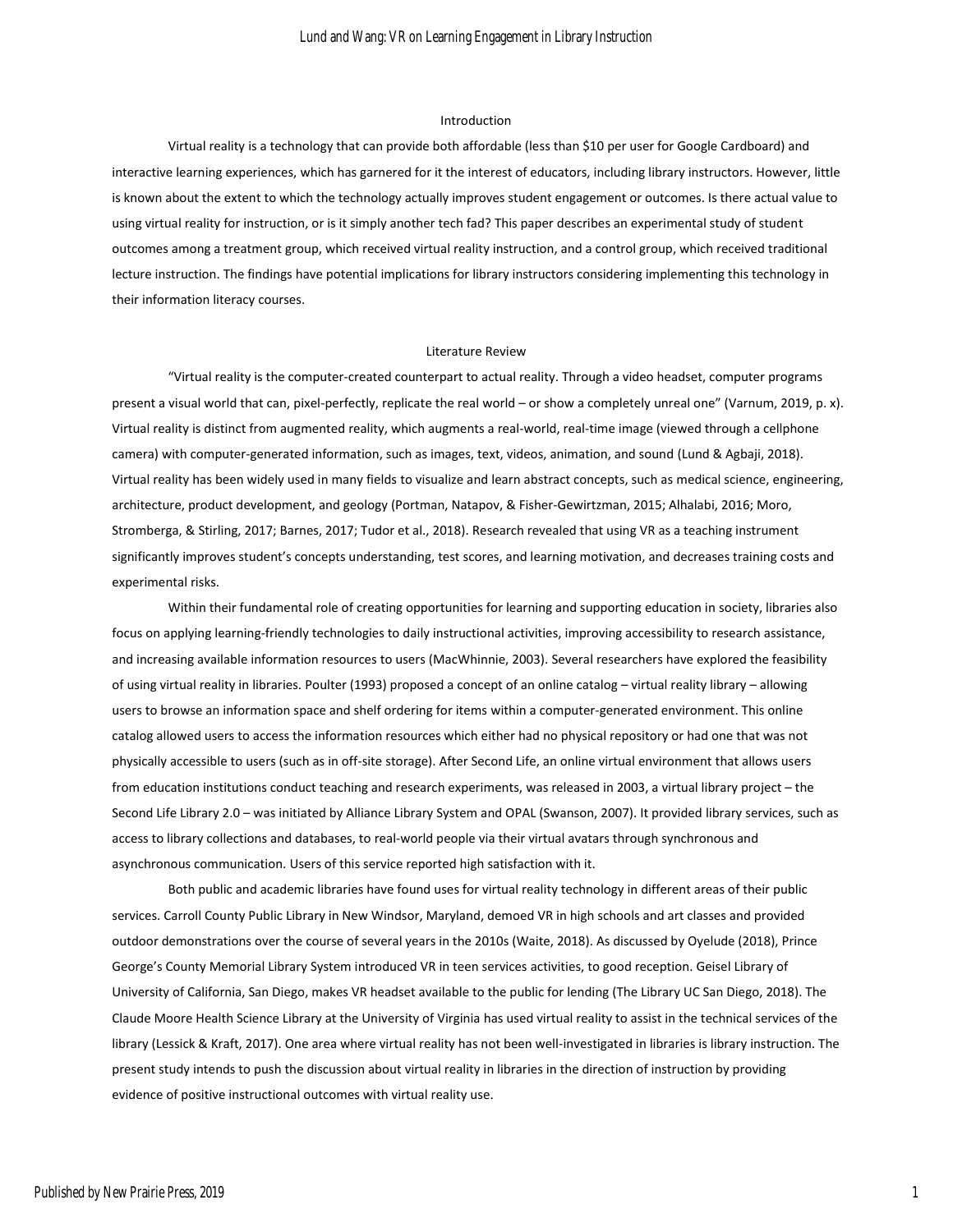Ken Varnum's (2019) book *Beyond Reality* discusses both theoretical and practical considerations for using virtual and augmented reality in libraries. Smith's (2019) chapter on information literacy instruction using virtual reality makes several statements that support the benefits of using virtual reality in library instruction. Smith notes that active learning methods (such as using virtual reality) have been shown to decrease failure rate in academic courses by over half (Smith, 2019, p. 87). Virtual reality provides a realistic understanding of concepts in context, as opposed to traditional instruction, which uses abstract terms to describe concepts. Similar to online learning, virtual reality would allow for asynchronous participation. While virtual reality may not be the best to simulate web searching, it can be an excellent platform to simulate the same decisionmaking processes that are key to being information literate (e.g., would you rather accept pills from a stranger at a bar or a nurse at a hospital? This tests students' ability to recognize context and authority).

#### Research Problem and Hypothesis

Our knowledge of whether virtual reality actually improves engagement or learning is extremely limited; the technology is being integrated into instruction with little evidence-based research to support it. This concern was stated well by Fowler (2015), who noted the existence of a large body of literature discussing how virtual reality could be used for instruction, without any literature investigating if it is effective or actually supports learning objectives. This study examines what impact virtual reality has on student learning motivation and performance, using a sample population of 39 students enrolled in a school in a semi-rural area of eastern Kansas. The hypothesis for this study is that virtual reality will improve engagement and learning among all students.

#### Methods

Wang (2017) examined the use of virtual reality in instruction among a group of 39 students, randomly assigned to either experimental or control groups. Learning motivation (engagement) was measured by the session of "interest and enjoyment" of the Intrinsic Motivation Inventory (IMI) (McAuley et al., 1989), and academic performance was measured by assignment scores. Quasi-experimental design using pretest and posttest was applied to measure the differences between the two groups and between the two tests. Questions in the two tests were the same. All participants took the pretest, served as the control factors which may affect the results of the posttest, one week before the lecture to measure their prior knowledge of the class subject and learning interest. During the lecture, both groups learned how the apparent brightness of the sun compared to other stars due to their relative distances from the Earth. The control group used flashlight as a class experiment to observe the relationship between the brightness of the sun and the distance to the sun; the experimental group use VR headsets, the iPod Touch, and the VR app VR-Explore Solar System in 3D to observe the brightness of sunlight and distances among planets in the solar system. Results of both pretest and posttest were collected by the researcher and analyzed using Analysis of Covariance (ANCOVA) in SPSS. This study describes the results and implications for library instructors considering virtual reality as an instructional tool.

#### Findings

Within the control (traditional instruction) group, scores on the assessment improved from 3.63/7 (SD = 1.21) to 4.1/7 (SD=1.24) from pre-test to post-test; within the experimental (virtual reality) group, scores on the assessment improved from 5.2/7 (SD = 1.1) to 5.25/7 (SD = 1.21). The ANCOVA revealed a weak, significant relationship, F(1, 36) = 3.822, p = 0.05. This shows that virtual reality had a marginal positive impact on student scores on the post-test assignment.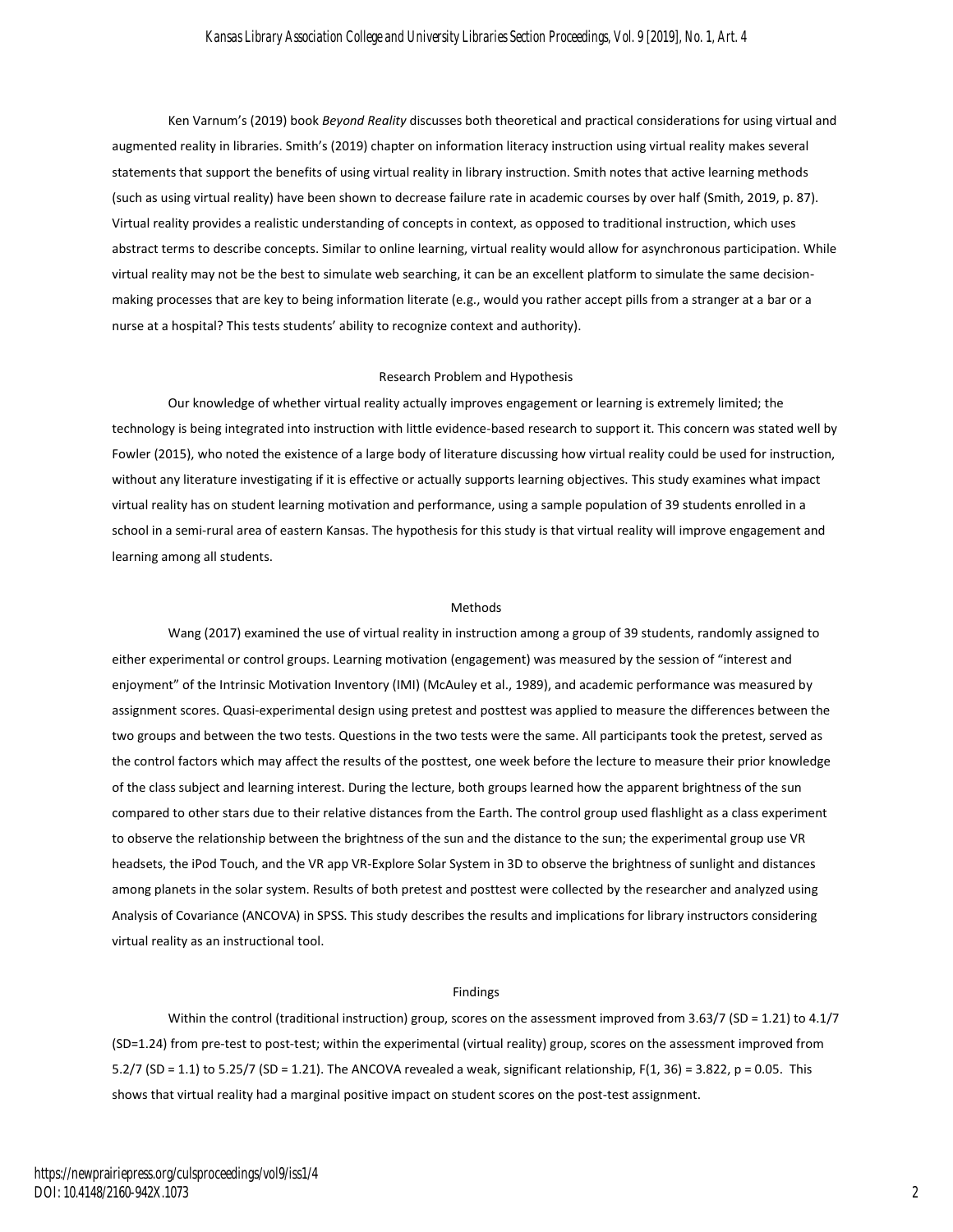Learning motivation scores among the control group increased from 4.24/7 (SD = 1.48) to 4.79/7 (SD = 1.64) from pretest to post-test. Among the experimental group, learning motivation increased from 5.19/7 (SD = 1.3) to 6.43/7 (SD = 0.93). The ANCOVA revealed a strong, significant relationship between the treatment (virtual reality) and outcomes, F(1, 36) = 21.894, p < 0.001. This shows that virtual reality had a strong impact on students' learning motivation (engagement).

#### Discussion

This study indicates that virtual reality, when used in instruction, may provide a small improvement in academic performance and a large improvement in student engagement. This finding aligns well with Smith's (2019) discussion about virtual reality in information literacy instruction and indicates that virtual reality may play a major role in student retention, given the statistic that interactive instruction reduces failure rate by over one-half. Students were significantly more motivated to learn when using virtual reality than when receiving traditional instruction. Over time, such as multiple instructional sessions, learning motivation may result in greater retention and overall performance (Zahay, Kumar, & Trimble, 2017).

Many of the current uses of virtual reality in libraries, as identified in the literature review, focus on providing the virtual reality tools to learn subjects in STEM and history fields (Lessick & Kraft, 2017; Oyelude, 2018; Waite, 2018). There is, however, great opportunity for utilizing virtual reality in information literacy instruction, as Smith (2019) notes. The findings of this study show that the use of virtual reality in instruction, as described by Smith, likely will result in greater learning motivation among the students and positively affect student performance. For one-off instructional settings, this boost in learning motivation may increase interest in further investigation and retention. For semester-long courses, the increase in learning motivation may decrease student attrition or loss of interest in the information literacy course. While it is likely not feasible to use virtual reality in every information literacy class, the integration of virtual reality within select sessions may be an effective way to re-engage students throughout a semester.

These findings are further bolstered by similar results for the use of (closely related) augmented reality technology in library instruction. Several studies throughout the professional literature of librarianship have found that augmented reality improves student outcomes within the context of library instruction (Arnheim & Spiller, 2014; Chen & Tsai, 2012; Walsh, 2010; Wang, Chen, Hong, & Tsai, 2013). With the preliminary evidence of Wang's (2018) study, there is reason to believe the findings of these studies may extend to virtual reality library instruction.

There are a couple limitations of virtual reality that should be noted by instructional librarians integrating virtual reality in instruction. There are several health risks (in very rare instances can provoke seizures in those who are susceptible, and can easily cause motion sickness and eye strain) (Nichols & Patel, 2002). The technology is not accessible to individuals with severe vision loss, due to its largely-visual format (though virtual reality has been shown to have positive social impacts for individuals with other physical and hearing disabilities) (Maidenbaum, Levy-Tzedek, Chebat, & Amedi, 2013). These limitations may be barriers that would make using virtual reality in a given course infeasible.

#### Conclusion

Library instruction can benefit from integrating active learning practices, including the use of virtual reality, in classes. Virtual reality may significantly improve student engagement and increase student performance. This is important for students who may only have limited exposure to academic librarians through one-off sessions. As virtual reality technology becomes more accessible to library instructors through affordable avenues like Google Cardboard, it may provide a cheap, practical way to engage students without significant additional preparation on the part of the instructor.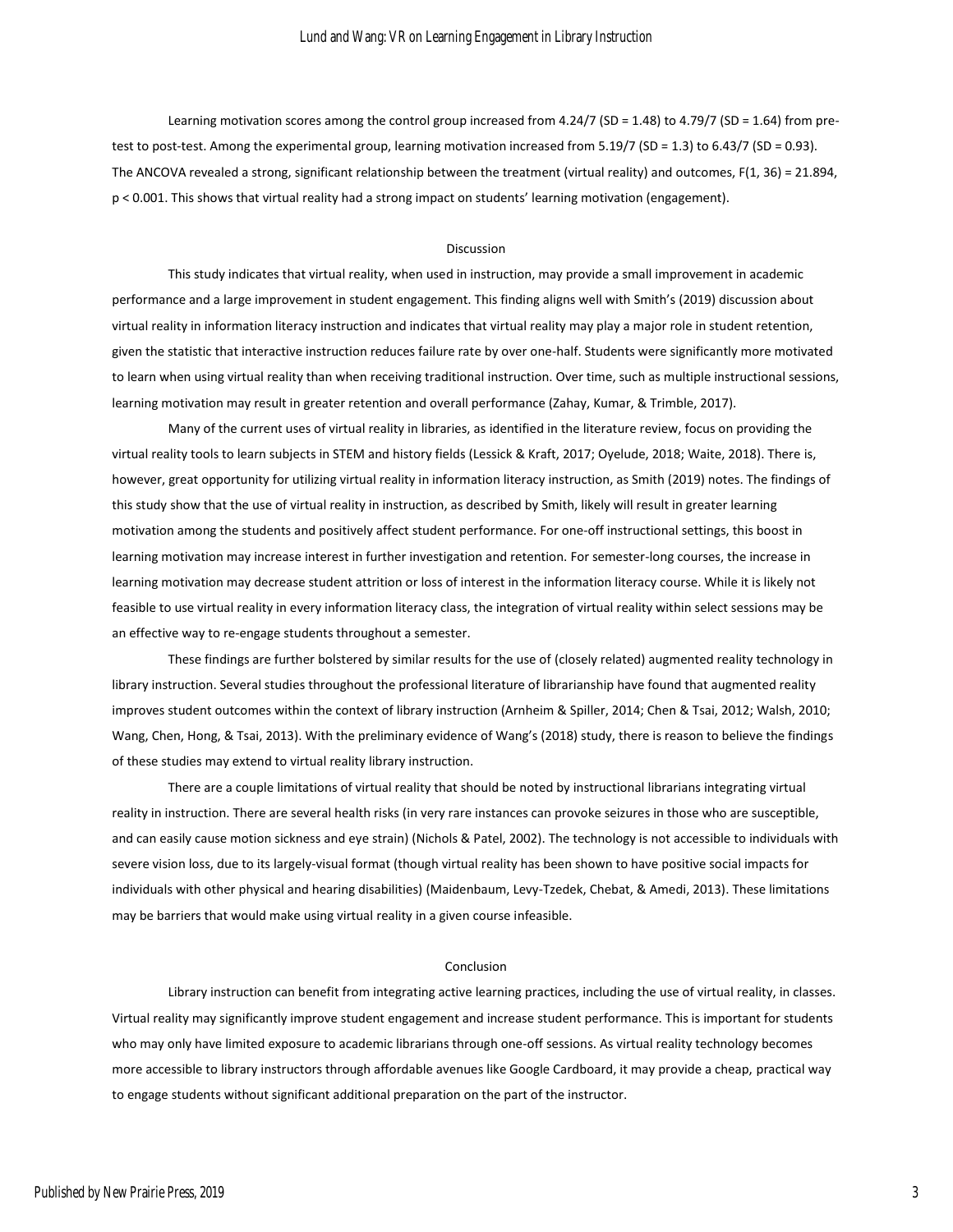#### References

- Alhalabi, W. (2016). Virtual reality systems enhance students' achievements in engineering education. *Behaviour and Information Technology, 35*(11), 919-925.<https://doi.org/10.1080/0144929X.2016.1212931>
- Arnhem, J., & Spiller, J.M. (2014). Augmented reality for discovery and instruction. *Journal of Web Librarianship, 8*(2), 214-230.
- Barnes, S. (2017). *Understanding virtual reality in marketing: Nature, implications and potential*. Retrieved from [https://www.researchgate.net/profile/Stuart\\_Barnes/publication/314949464\\_Understanding\\_Virtual\\_Reality\\_in\\_Mar](https://www.researchgate.net/profile/Stuart_Barnes/publication/314949464_Understanding_Virtual_Reality_in_Marketing_Nature_Implications_and_Potential/links/59b81365aca2724161883b0a/Understanding-Virtuavl-Reality-in-Marketing-Nature-Implications-and-Potential.pdf) [keting\\_Nature\\_Implications\\_and\\_Potential/links/59b81365aca2724161883b0a/Understanding-Virtuavl-Reality-in-](https://www.researchgate.net/profile/Stuart_Barnes/publication/314949464_Understanding_Virtual_Reality_in_Marketing_Nature_Implications_and_Potential/links/59b81365aca2724161883b0a/Understanding-Virtuavl-Reality-in-Marketing-Nature-Implications-and-Potential.pdf)[Marketing-Nature-Implications-and-Potential.pdf](https://www.researchgate.net/profile/Stuart_Barnes/publication/314949464_Understanding_Virtual_Reality_in_Marketing_Nature_Implications_and_Potential/links/59b81365aca2724161883b0a/Understanding-Virtuavl-Reality-in-Marketing-Nature-Implications-and-Potential.pdf)
- Chen, C., & Tsai, Y. (2012). Interactive augmented reality system for enhancing library instruction in elementary schools. *Computers and Education, 59*(2), 638-652[. https://doi.org/10.1016/j.compedu.2012.03.001](https://doi.org/10.1016/j.compedu.2012.03.001)
- Fowler, C. (2015). Virtual reality and learning: Where is the pedagogy? *British Journal of Educational Technology, 46*(2), 412-422. <https://doi.org/10.1111/bjet.12135>
- Lessick, S., & Kraft, M. (2017). Facing reality: the growth of virtual reality and health sciences libraries. *Journal of the Medical Library Association: JMLA*, *105*(4), 407-417. <https://doi.org/10.5195/jmla.2017.329>
- Lund, B.D., & Agbaji, D.A. (2018). Augmented reality for browsing physical collections in academic libraries. *Public Services Quarterly, 14*(3), 275-282[. https://doi.org/10.1080/15228959.2018.1487812](https://doi.org/10.1080/15228959.2018.1487812)
- MacWhinnie, L. A. (2003). The information commons: the academic library of the future. *Libraries and the Academy, 3*(2), 241- 257.<https://doi.org/10.1353/pla.2003.0040>
- Maidenbaum, S., Levy-Tzedek, S., Chebat, D., & Amedi, A. (2013). Increasing accessibility to the blind of virtual environments, using a virtual mobility aid based on the "EyeCane." *PlosOne*.<https://doi.org/10.1371/journal.pone.0072555>
- McAuley, E., Duncan, T., & Tammen, V. (1989). Psychometric properties of the intrinsic motivation inventory in a competitive sport setting: A confirmatory factor analysis. *Research Quarterly for Exercise and Sport, 60*, 48-58. <https://doi.org/10.1080/02701367.1989.10607413>
- More, C., Stromberga, Z., & Stirling, A. (2017). Virtualisation devices for student learning: Comparison between desktop-based and mobile-based virtual reality in medical and health science education. *Australasian Journal of Educational Technology, 33*(6), 1-10[. https://doi.org/10.14742/ajet.3840](https://doi.org/10.14742/ajet.3840)
- Nichols, S., & Patel, H. (2002). Health and safety implications of virtual reality: A review of empirical evidence. *Applied Ergonomics, 33*(3), 251-271.
- Oyelude, A. A. (2018). Virtual reality (VR) and augmented reality (AR) in libraries and museums. *Library Hi Tech News*, *35*(5), 1-4. <https://doi.org/10.1108/LHTN-04-2018-0023>
- Portman, M.E., Natapov, A., & Fisher-Gewirtzman, D. (2015). To go where no man has gone before: Virtual reality in architecture, landscape architecture and environmental planning. *Computers, Environment and Urban Systems, 54*, 376-384[. https://doi.org/10.1016/j.compenvurbsys.2015.05.001](https://doi.org/10.1016/j.compenvurbsys.2015.05.001)
- Poulter, A. (1993). Towards a virtual reality library. *ASLIB proceedings, 45*(1), 11-17[. https://doi.org/10.1108/eb051300](https://doi.org/10.1108/eb051300)
- Smith, F.A. (2019), Information literacy instruction using virtual reality, In Varnum, K.J., *Beyond reality: Augmented, virtual, and mixed reality in the library* (pg. 87-98). Chicago, IL: American Library Association.
- Swanson, K. (2007). Second Life: A science library presence in virtual reality. *Science & Technology Libraries, 27*(3), 79-86. [https://doi.org/10.1300/J122v27n03\\_06](https://doi.org/10.1300/J122v27n03_06)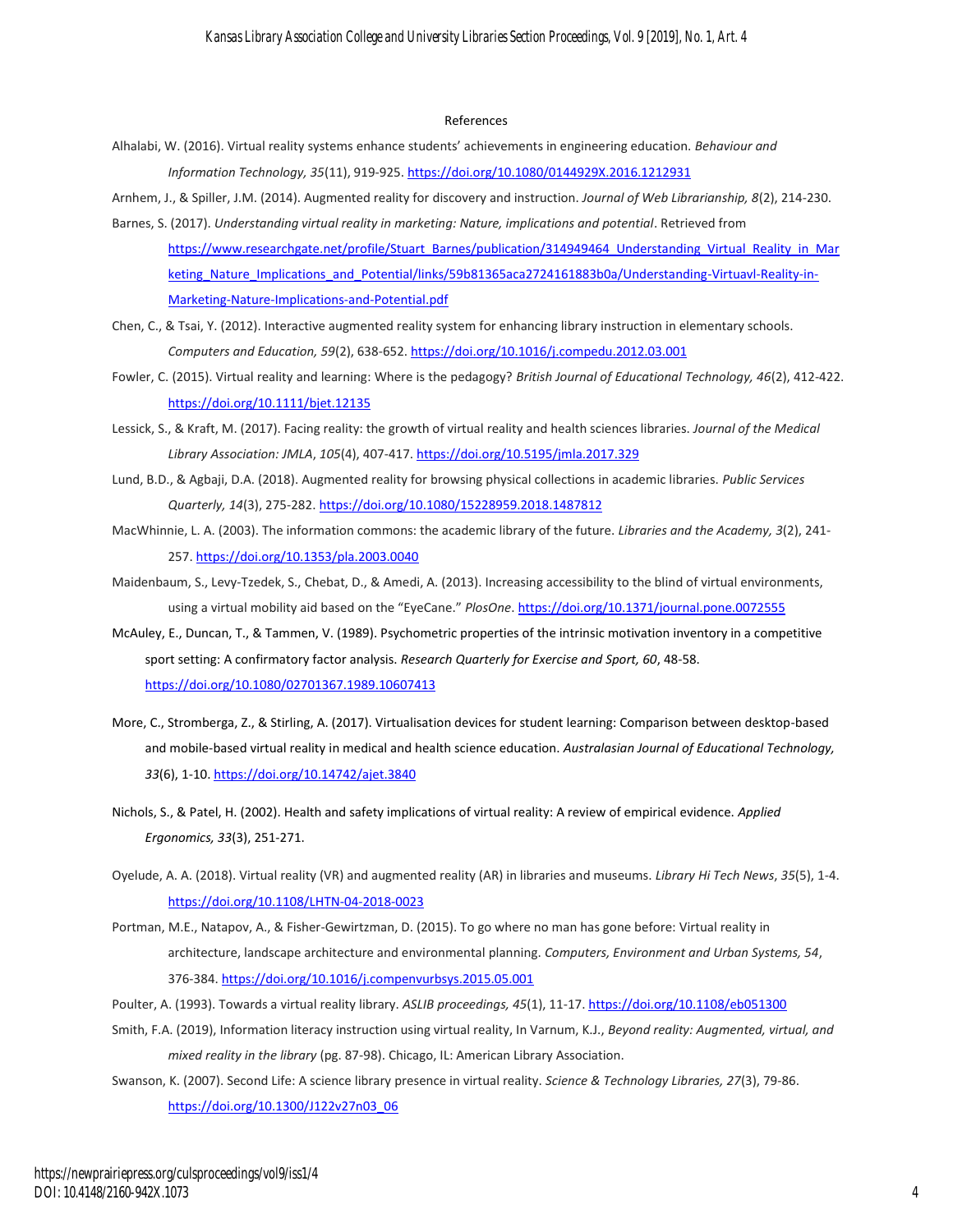- The Library UC San Diego. (2018). *A hub for innovation and learning: 3D technologies offered by UC San Diego Library.* Retrieved from[: https://library.ucsd.edu/news-events/a-hub-for-innovation-and-learning/](https://library.ucsd.edu/news-events/a-hub-for-innovation-and-learning/)
- Tudor, A., Minocha, S., Collins, M., & Tilling, S. (2018). Mobile virtual reality for environmental education. *Journal of Virtual Studies, 9*(2), 25-36.
- Varnum, K.J. (2019). *Beyond reality: Augmented, virtual, and mixed reality in the library*. Chicago, IL: American Library Association.
- Waite, S. (2018). *How Maryland libraries are using virtual and augmented reality (and how your library can too).* Web Junction. Retrieved from[: https://www.webjunction.org/news/webjunction/virtual-and-augmented-reality.html](https://www.webjunction.org/news/webjunction/virtual-and-augmented-reality.html)
- Walsh, A. (2010). QR codes: Using mobile phones to deliver library instruction and help at the point of need. Journal of Information Literacy, 4(1), 55-65[. https://doi.org/10.11645/4.1.1458](https://doi.org/10.11645/4.1.1458)
- Wang, T. (2017). *The effect of virtual reality on student learning motivation and academic performance* (Unpublished Master's thesis, Emporia State University, Emporia, KS, USA). Retrieved from <https://esirc.emporia.edu/handle/123456789/3565>
- Wang, Y., Chen, C., Hong, C., & Tsai, Y. (2013). Interactive augmented reality game for enhancing library instruction in elementary schools (p. 391-396). In *2013 IEEE 37th Annual Computer Software and Applications Conference Workshops*. Tokyo, JP: IEEE.
- Zahay, D., Kumar, A., & Trimble, C. (2017). Motivation and active learning to improve student performance. In *Creating Marketing Magic and Innovative Future Marketing Trends* (pp. 1259-1263). New York, NY: Springer.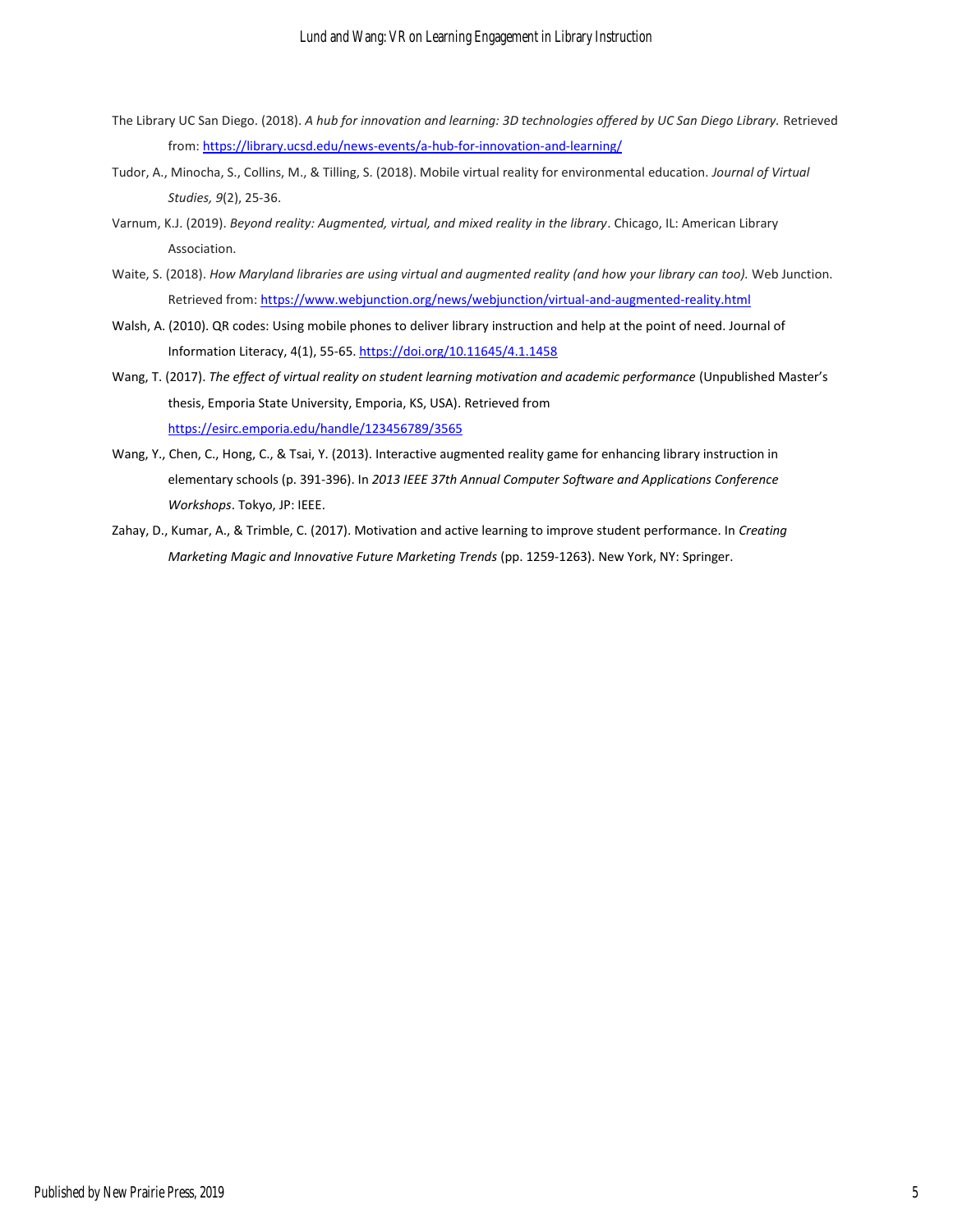#### Appendix: Sample Assessment of Learning and Learning Motivation

Pre-/Post- Test Sample Questions

- 1) Evidence of the earth's daily rotation can be found by \_\_\_\_\_\_\_\_\_\_.
	- a. NASA video of the earth
	- b. The rising and setting of the sun
	- c. The change in shadow size throughout the day
	- d. Movement experienced on earth
- 2) Different constellations can be observed in summer months versus winter months due to \_\_\_\_\_\_\_\_.
	- a. Temperature change on earth
	- b. Sunlight reflected during the summer
	- c. The orbit of the earth around the sun
	- d. Constellations change in intensity throughout the year
- 3) A star can be distinguished from a planet in the night's sky based on \_\_\_\_\_\_\_\_.
	- a. Movement of the object
	- b. Size of the object
	- c. Brightness of the object
	- d. Color of the object
- 4) Changes in the moon's shape over the course of a month occur due to \_\_\_\_\_\_\_
	- a. Movement of the earth's shadow
	- b. Orbit of the moon around the earth changes the angle of the sun's reflection
	- c. Orbit of the moon on its axis changes the reflection of the sun
	- d. The moon and earth orbit at different speeds around the sun
- 5) Space travel to Jupiter is impossible due to
	- a. Distance between earth and Jupiter is too great
	- b. Jupiter is comprised of gas
	- c. The surface of Jupiter is too cold
	- d. The surface of Jupiter is too large